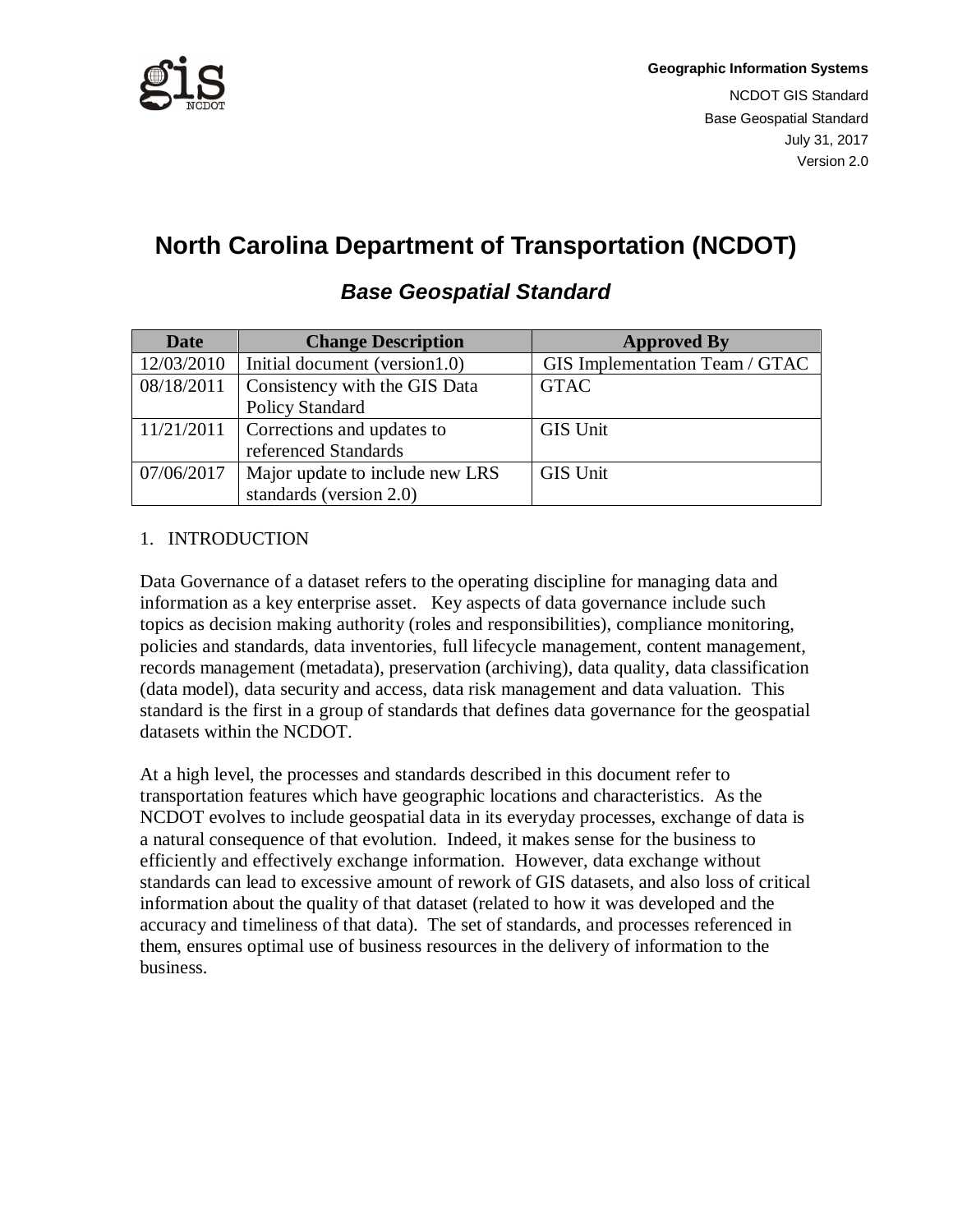

Version 2.0

#### 1.1. OBJECTIVE

The objective of this standard is to create a baseline for the development and documentation of all geospatial data used within normal NCDOT business work flows, utilized or shared with:

- Other business units
- · Federal, state or local agencies
- · The public

#### 1.2. SCOPE AND APPLICABILITY

This standard defines geospatial data, minimally required elements, and backup and archival requirements for business-critical spatial datasets. The primary purpose of this part of the standard is to identify the necessary processes and standards to ensure quality and integrity of geospatial information to meet the needs of business operations within the NCDOT.

The Base Geospatial Standard integrates with the other NCDOT geospatial standards: GIS Metadata Content, Geospatial Data Publication, and Geospatial Data Collection & Acquisition. It is required that all initiatives or parts of the NCDOT organization that create/produce, maintain or acquire geospatial data for enterprise use within the NCDOT shall satisfy the requirements laid out in these standards.

#### 2. CONFORMANCE

- 2.1. This standard is part of a group of standards which are required for all geospatial datasets within the NCDOT. Conformance to the group of standards includes conformance to the items listed in this base standard, and appropriate other parts for metadata, data model, data acquisition and/or data publication.
- 2.2. Conformance to this standard ensures that the spatial data used and maintained by the NCDOT delivers business value to the organization, that the data is able to be seamlessly integrated into other business datasets, that the information is maintained and timely in order to support strategic and tactical decisions, and that the data is consistently the best data available.

## 3. NORMATIVE REFERENCES

This standard is meant to work in conjunction with the following NCDOT spatial data standards https://connect.ncdot.gov/resources/gis/Pages/GIS-Standards.aspx

- NCDOT GIS Metadata Content Standard
- NCDOT Geospatial Data Publication Standard (forthcoming)
- NCDOT Geospatial Data Collection & Acquisition Standard (forthcoming)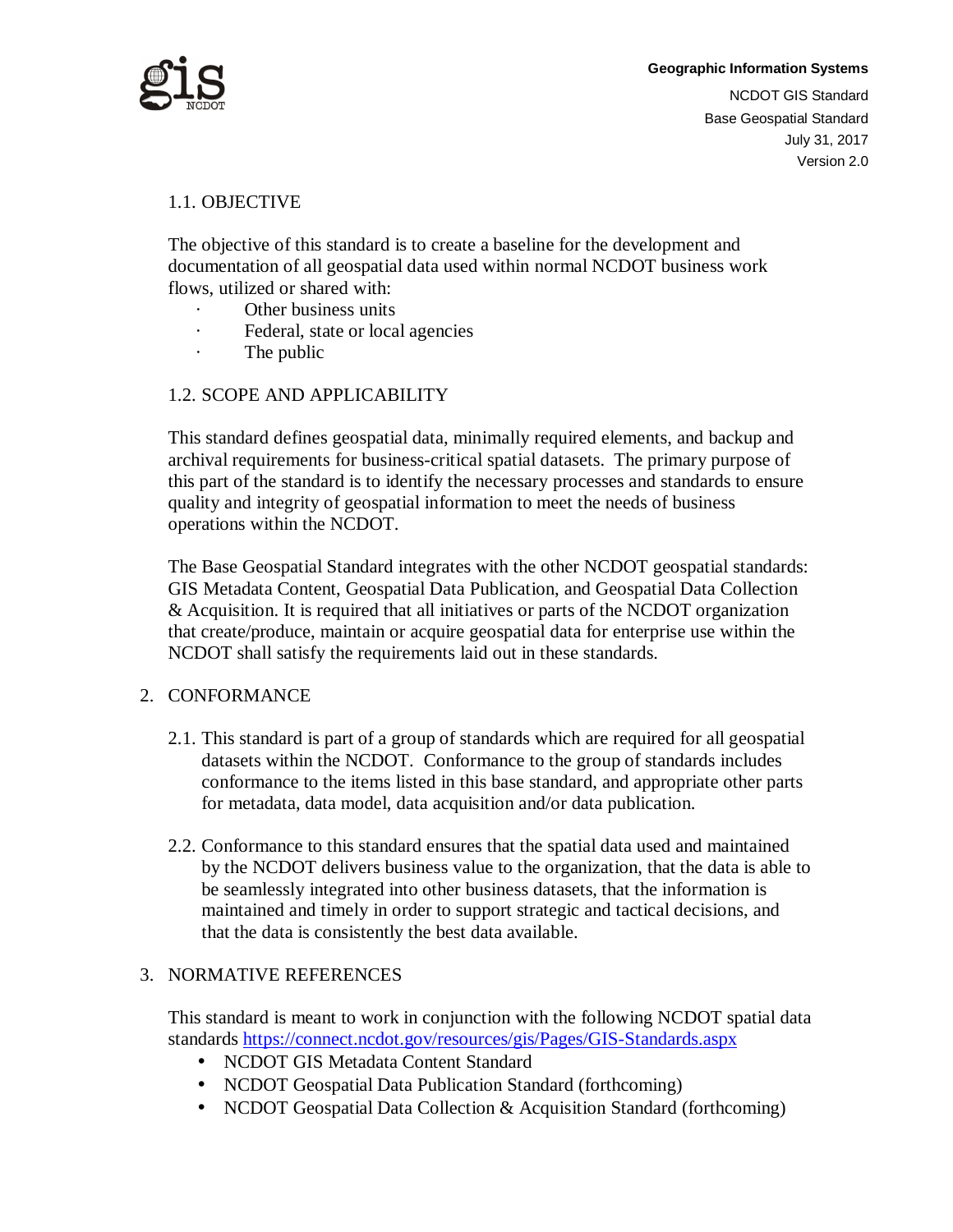

## **Geographic Information Systems** NCDOT GIS Standard Base Geospatial Standard July 31, 2017 Version 2.0

This standard supplements the following North Carolina state standards (https://it.nc.gov/gicc-standards-and-best-practices)

- North American Vertical Datum of 1988
- State and Local Government Metadata Profile
- North Carolina Technical Specifications for Digital Orthophoto Base Mapping
- Content Elements for Statewide publication of core geospatial parcel data

This standard also addresses the topic of archiving of GIS datasets that is more fully explained at the following North Carolina Geographic Information Coordinating (GICC) site (https://it.nc.gov/preservation-and-long-term-access-geospatial-data )

## 3.1. STANDARDS DEVELOPMENT PROCESS

The process for development of this standard shall be in accordance with policies of the NCDOT GIS Unit.

## 3.2. MAINTENANCE AUTHORITY

3.2.1 **Level of responsibility:** The NCDOT GIS Unit is responsible for maintenance of this standard.

3.2.2 **Contact Information:** Address questions concerning this standard to:

GIS Help Desk, NCDOT GIS Unit NC Dept of Transportation 4101 Capital Blvd, Raleigh, NC 27604 Telephone: (919) 707-2165 gishelp@ncdot.gov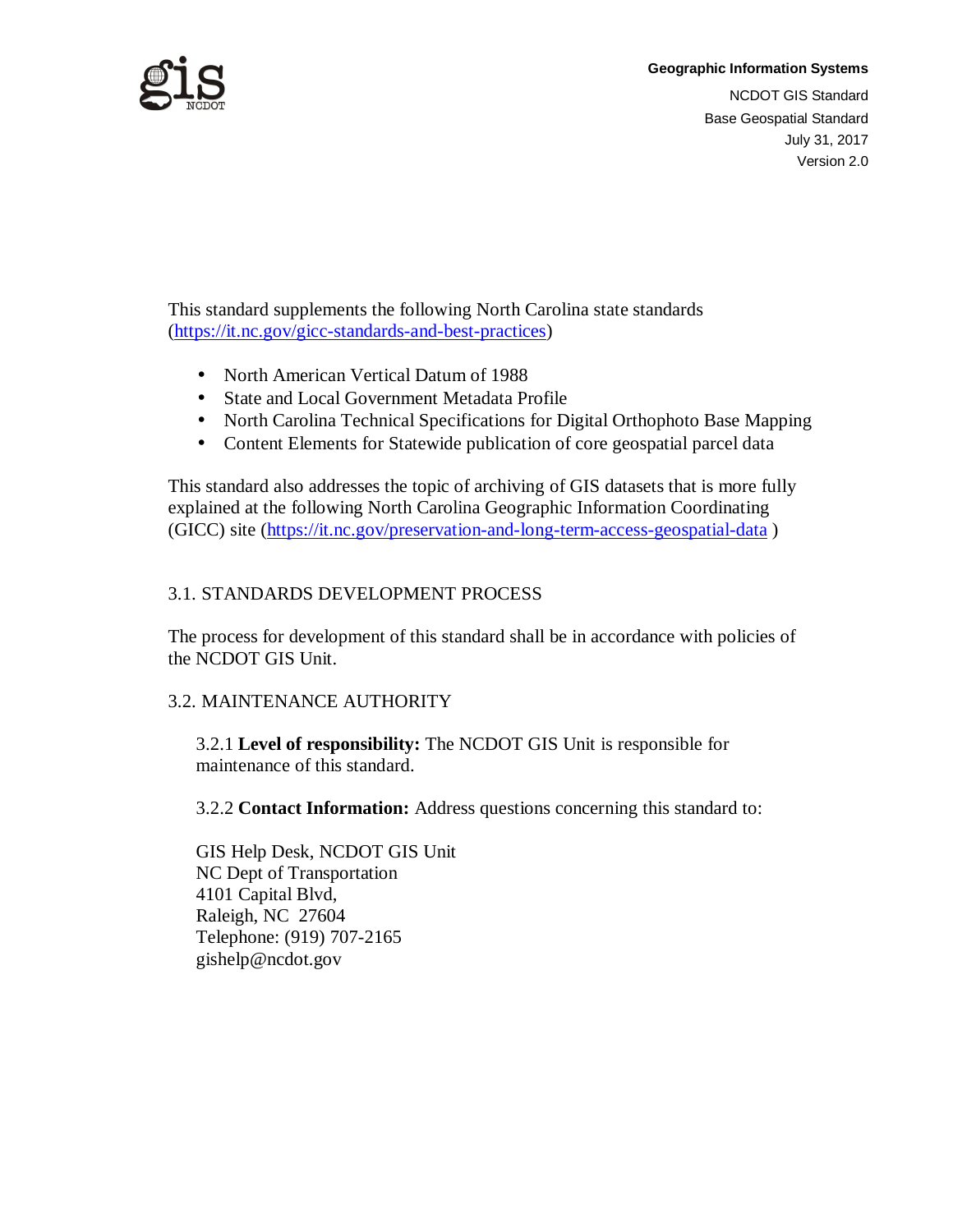

#### 4. TERMS AND DEFINITIONS

#### 4.1. METADATA

Metadata is information that describes the content, quality, condition, origin and other characteristics of data. Metadata for spatial data and services may describe and document its subject matter; how, when, where and by whom the data was collected; availability and distribution information; its projection, scale, resolution, and accuracy; and its reliability with regard to an established standard.

#### 4.2. DATA MODEL

A data model is a computer representation of the data used by the business, along with processes that the business performs. It includes such items as spatial representation of business objects (e.g., a road, imagery), attributes; integrity rules and relationships; cartographic portrayal; and metadata requirements. A common model governs how well software applications will perform using an organization's data.

#### 4.3 VECTOR SPATIAL DATA

Vector data is a representation of the data in a geometric form, such as point, line or area, and referenced to a location on the earth. Most real-world objects (such as a landmark, a road or a lake) are represented as a vector.

#### 4.4 RASTER SPATIAL DATA

Raster data is represented as a collection of grids with values, and referenced to a location on the earth. Most images are represented as raster.

#### 4.5 LINEAR REFERENCED DATA

In linear referencing, location is given in terms of a known line feature and a position, or measure, along the feature. Currently there are two NCDOT supported referencing methods: (1) milepost along a unique route, (2) direction and distance offset from the intersection of two unique routes. Linear referencing is an intuitive way to associate multiple sets of attributes to portions of linear features.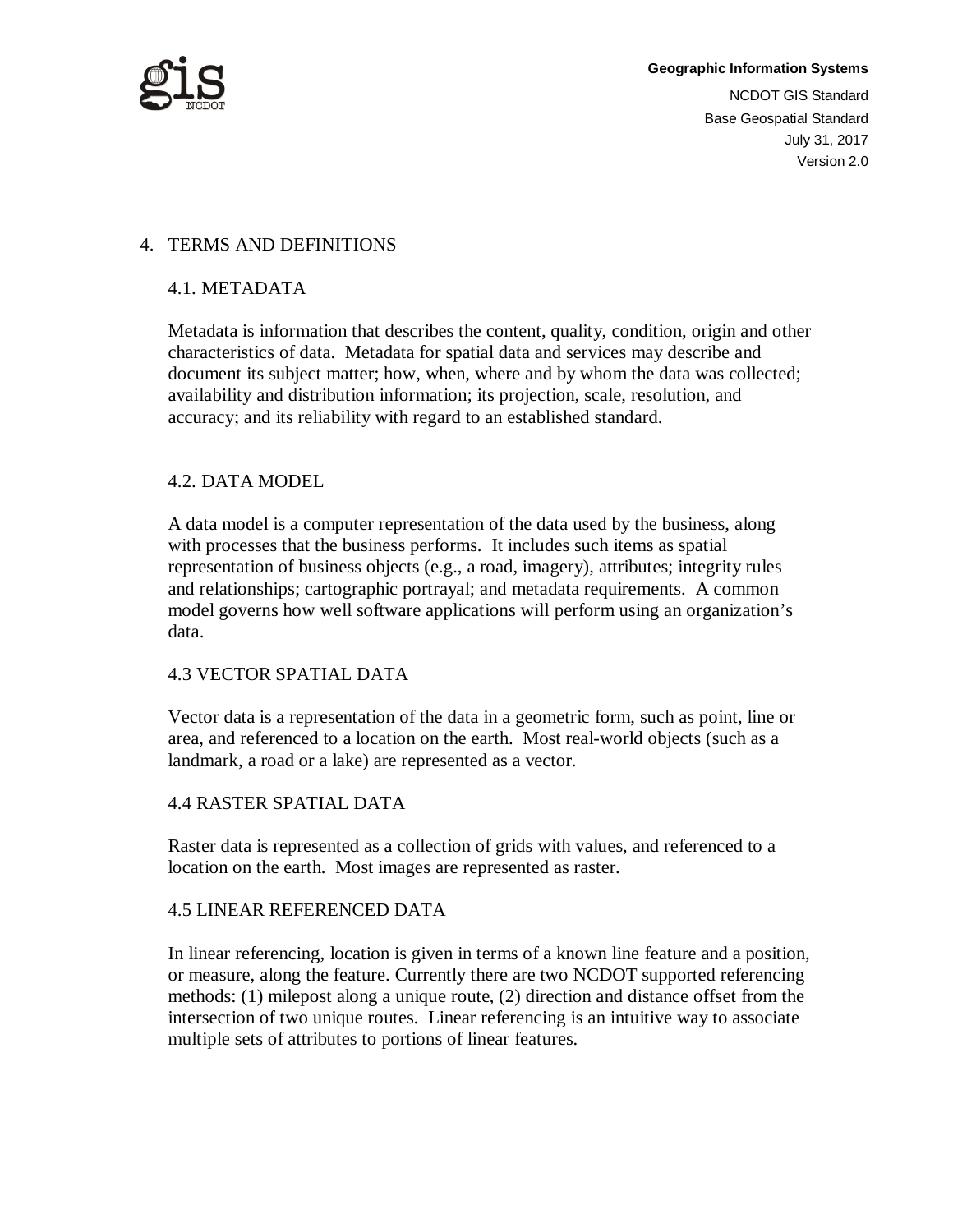

### 4.6 REFERENCE SYSTEM

A system for identifying positions on the globe. This is often constructed with a grid that either refers to the earth's latitude and longitude (graticule), or a planar equivalent that divides grid lines by a fixed length from a predefined point of origin. It is common practice for coordinates to reference a location using either the latitude/longitude reference system or the North American Datum reference system.

#### 4.7 ARCHIVING

The long term collection and maintenance of data snapshots retained permanently that can be utilized to help manage long term risk (i.e. regulatory/ legal requirements) while allowing ongoing access to authentic historical data for the purposes of analysis.

#### 4.8 BACKUP

The capture of active datasets with the intention of providing a means to restore changing records that have been deleted or destroyed. The purpose of a backup is to manage short term risk and address disaster recovery. Typically, these snapshots are only retained for a few days or weeks before being overwritten by newer snapshots.

#### 5. REQUIREMENTS

#### 5.1. SPATIAL REFERENCE:

All enterprise spatial data shall be spatially referenced using the NCDOT standards listed below.

- 5.1.1. North American Datum 1983: The standard spatial reference for NCDOT vector and raster data is North American Datum 1983. Measurement units are in US Survey feet. The NCDOT's LRS is referenced to this common spatial reference.
- 5.1.2. Linear Reference Standard: Data related to the NCDOT's business operations should reference the road network utilizing the Roads and Highways Linear referencing System, approved integration processes, or the quarterly linework releases.
- 5.2. REPRESENTATION OF AUTHORATATIVE FEATURES: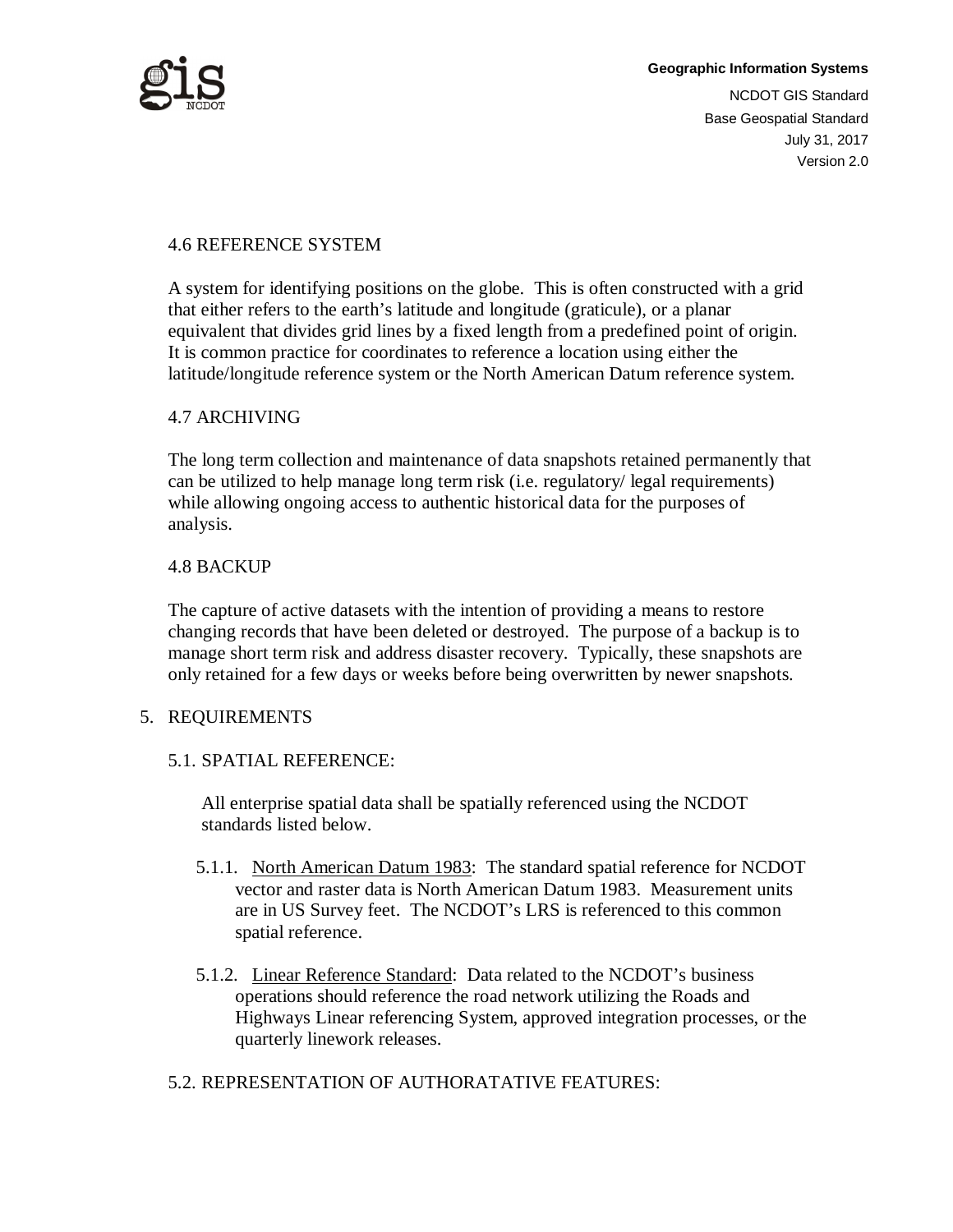

## **Geographic Information Systems** NCDOT GIS Standard Base Geospatial Standard July 31, 2017 Version 2.0

All NCDOT enterprise spatial data shall be represented uniformly by the features outlined below.

- 5.2.1. Road network: The standard spatial representation for NCDOT's public road network is as a vector linear feature.
- 5.2.2. Road projects: The standard spatial representation for NCDOT's road projects are vector linear feature and point features. Feature layers include, CTP, Prioritization, and STIP.
- 5.2.3. Rail network: The standard spatial representation for NCDOT's rail network is a vector linear feature; along with road network intersections as point features.
- 5.2.4. Airports: The standard spatial representation for NCDOT's airport locations are point features and facilities boundaries.
- 5.2.5. Structures: The standard spatial representation for NCDOT structure locations are point features. Examples of this type of features are bridges, signs, and traffic signals.
- 5.2.6. Administrative Boundaries: The standard spatial representation for the administrative boundaries is as a vector area feature. Examples of this type of feature are municipal, county, state, and census boundaries.

#### 5.3. REPRESENTATION OF CHARACTERISTICS:

The NCDOT represents characteristics referenced to roads as "events" in a database table. An event is any characteristic that can be located along a line using an accepted referencing method. Data can be located as either a point or a linear feature.

- 5.3.1. Point Feature: A point feature represents a discrete location on the surface of the earth. In order to reference it as an event along a road network, it will need to be located on or near the underlying spatial roads. GIS tools can be utilized to identify the referencing (e.g. route and milepost) values and then integrate the point data into the Linear Referencing System for sharing and storage requirements.
- 5.3.2. Linear Feature: A linear feature represents a line with discrete beginning and ending points. In order to reference it as an event along a road network, it will need to be located on or near the underlying spatial roads. GIS tools can be utilized to identify the referencing (e.g. route and milepost) values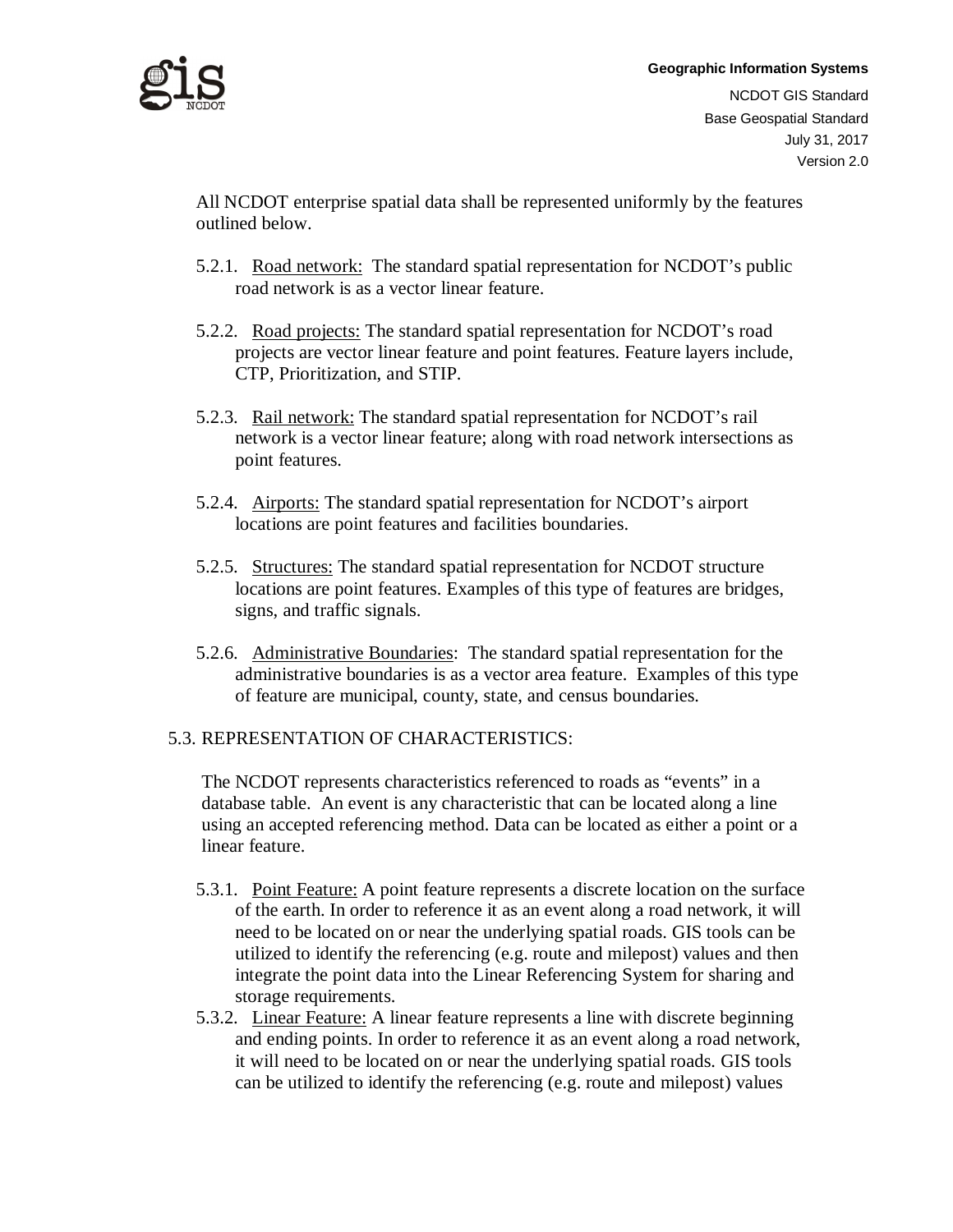

## **Geographic Information Systems** NCDOT GIS Standard Base Geospatial Standard July 31, 2017 Version 2.0

and then integrate the linear data into the Linear Referencing System for sharing and storage requirements

#### 5.4. DATA QUALITY

All enterprise spatial data shall include descriptions of the quality of data with respect to the items below. These descriptions shall be documented in the metadata for each spatial dataset.

#### 5.4.1. POSITIONAL ACCURACY:

All enterprise spatial data shall have a known spatial accuracy. Positional accuracy is a statement of how closely the location of a feature represents a true position on the ground. An important component of positional accuracy is a statement of precision in which the exactness of the data is indicated.

#### 5.4.2. ATTRIBUTE ACCURACY

Attributes are facts tied to the Earth's surface. Attribute accuracy is the closeness of attribute values to their true values. This applies to accuracy of continuous attributes such as elevation and accuracy of categorical attributes such as number of lanes or pavement type. An important component of attribute accuracy is a statement of precision in which the accuracy of the data is measured.

#### 5.4.3. COMPLETENESS

Completeness is defined as the degree to which the features and their attributes represent all the instances of the entire dataset. Missing data (incompleteness) can affect logical consistency needed for correct processing and/or analysis of the data. A statement of completeness shall be documented in the metadata.

#### 5.4.4. LOGICAL CONSISTENCY

A spatial dataset is logically consistent when it does not violate business rules and constraints for the dataset. Logical consistency is best expressed in the rules and constraints defined for a spatial data model. Data that meets rules and constraints (both spatial and non-spatial) can be used with a high level of confidence for business applications and analysis. Without consistency, additional time and effort will need to be expended to allow software to handle inconsistencies in ways that do not propagate or increase the errors. Logical consistency shall be documented in the metadata and reference the geospatial data model for the dataset.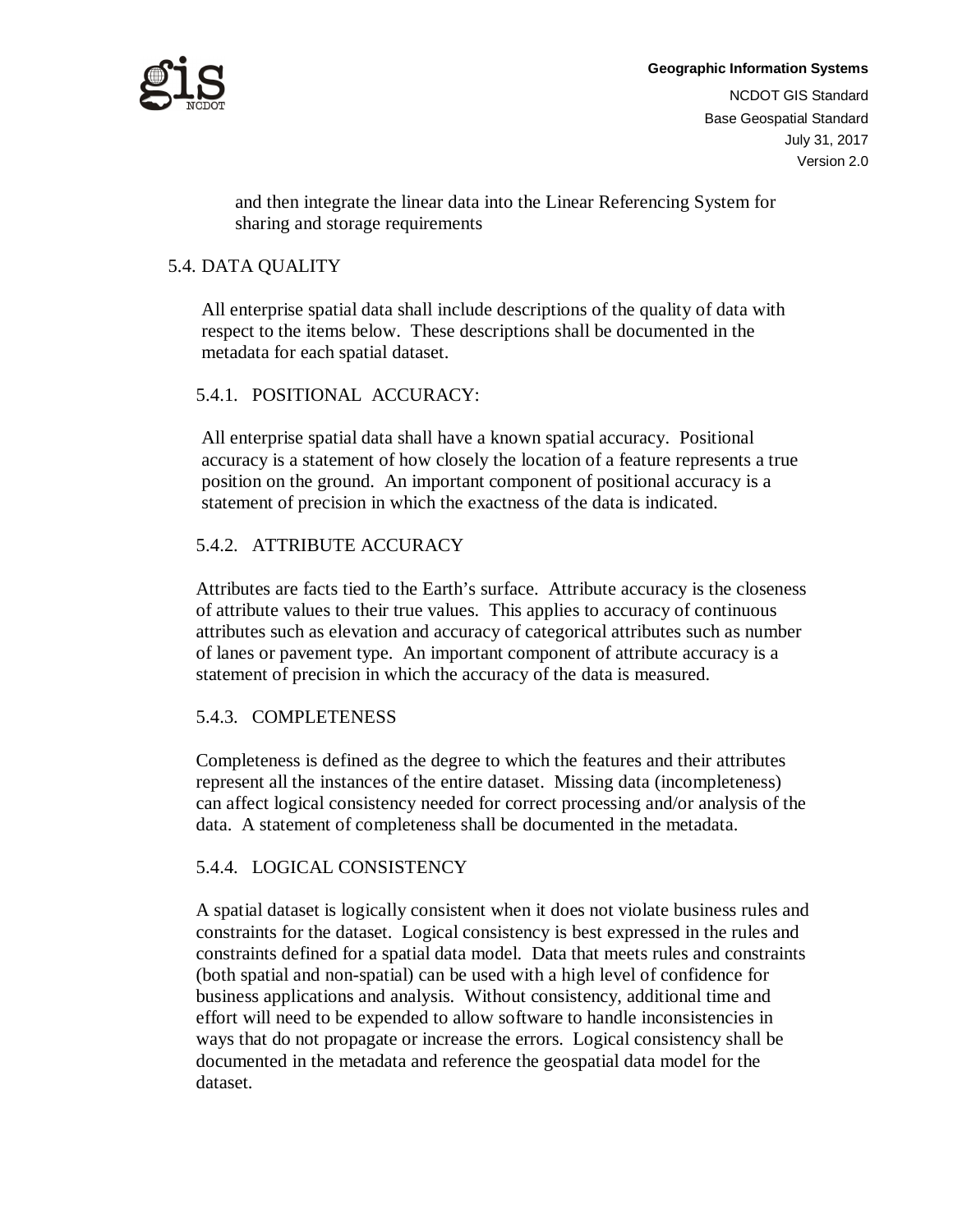

## 5.4.5. LINEAGE

Lineage refers to the origin and processing history of a dataset. It includes the name of the organization that produced the data so that its policies, procedures and methods can be evaluated to see if they were biased in representing the surface of the Earth or its features. Lineage of the dataset shall be documented in the metadata.

#### 5.5. METADATA

Metadata shall be accurate and complete, compliant to the NCDOT Metadata Content Standard for Geospatial Data. Ownership of the dataset shall be clearly identified within the metadata, as will any publication and use constraints. Acquisition method shall be identified in the metadata. Please see the NCDOT metadata content standard for instructions and guidance for geospatial metadata editing and compliance information. Contact the GIS Unit for information about training opportunities.

#### 5.6. GEOSPATIAL DATA MODEL

Data models used as part of the development of the datasets will be delivered along with the dataset. Documentation of the data model will follow the NCDOT Geospatial Data Model Content Standard (forthcoming).

#### 5.7. ACQUISITION

This method of acquisition and maintenance plan of datasets will follow requirements specified in the NCDOT Geospatial Data Acquisition Standard (forthcoming). This standard covers the following items:

- 5.7.1. Acceptable formats for development and acquisition of geospatial datasets.
- 5.7.2. Recommended sources for non-NCDOT data that may be of interest to the NCDOT business units.
- 5.7.3. Dependencies upon a dataset or any dependencies that a spatial dataset may have on other datasets will be clearly identified.
- 5.7.4. Identification of geospatial datasets critical for business operations